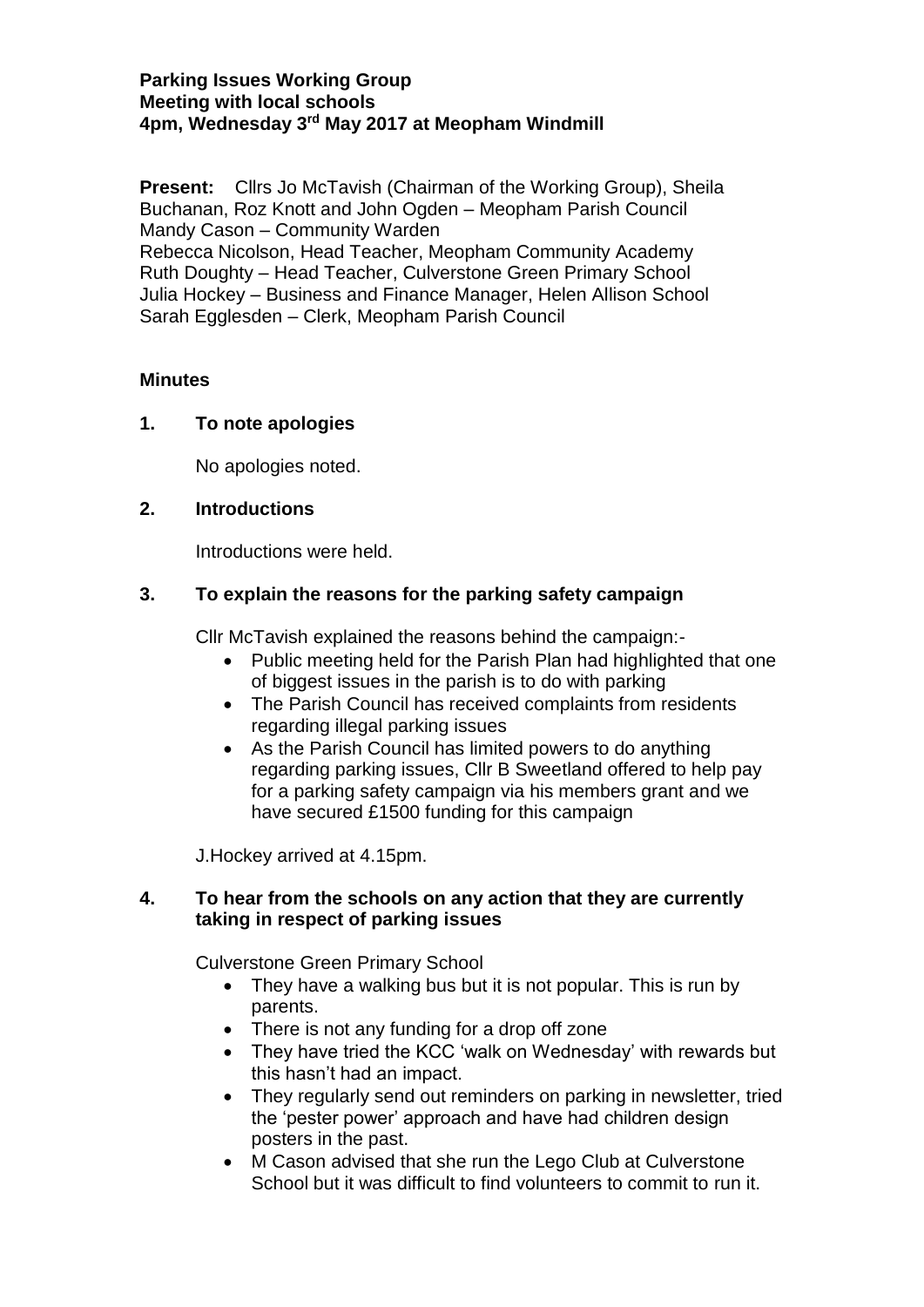Helen Allison School

- Their issues are around staff parking 77 pupils to 120 staff although not all at the Longfield Road site. Currently around 70 staff park here.
- Children come in by taxi. They have to have a drop off zone in the school grounds and this has reduced the parking spaces currently for staff who then have to find alternative parking close by. Staff have been reminded to ensure they park legally and safely.
- Over the summer, further land is being allocated for parking so this should help to alleviate some the issues.

R Nicolson advised that Meopham Community Academy has had more parking issues over the last three to four months, probably due to the Helen Allison School parking situation.

J Hockey asked if staff from Helen Allison could park at Camer Park then one member of staff could pick them up, only until the end of the summer term? Cllr McTavish advised J Hockey to write to Borough Councillor Julia Burgoyne via the Civic Centre address.

Meopham Community Academy

- Tried various schemes; Walk on Wednesday, Park and Stride using Bartellas, George PH and the St John's church car park.
- They sent out reminders regarding parking
- Explained about 'Operation Brakes', a police initiative on parking and speeding. This is taking place shortly at the school and will involve the children

**Agreed:** to pass on the details to Culverstone School.

• Cannot have a drop off area on the school site as not enough space

Parking in School Close car park was discussed. If it was marked better this might increase the available parking.

Camer Parade parking was discussed. Parents parking here blocks people from using the shops. Meopham Community Academy had offered use of its car park at the weekends for Camer Parade shoppers but people were not prepared to walk.

M. Cason advised that a Lego Club will be running at St John's shortly. **Agreed:** M Cason to liaise with R Nicolson on this.

#### **5. To note the proposed action plan and time frame for the launch of a parking safety campaign**

Meopham Parish Council will continue to liaise with GBC Parking Enforcements and KCC Highways on the parking issues.

Cllr McTavish outlined the idea of the campaign, a poster competition for the school children to produce signs, poster and banners followed by the launch of the campaign in September including two events to be